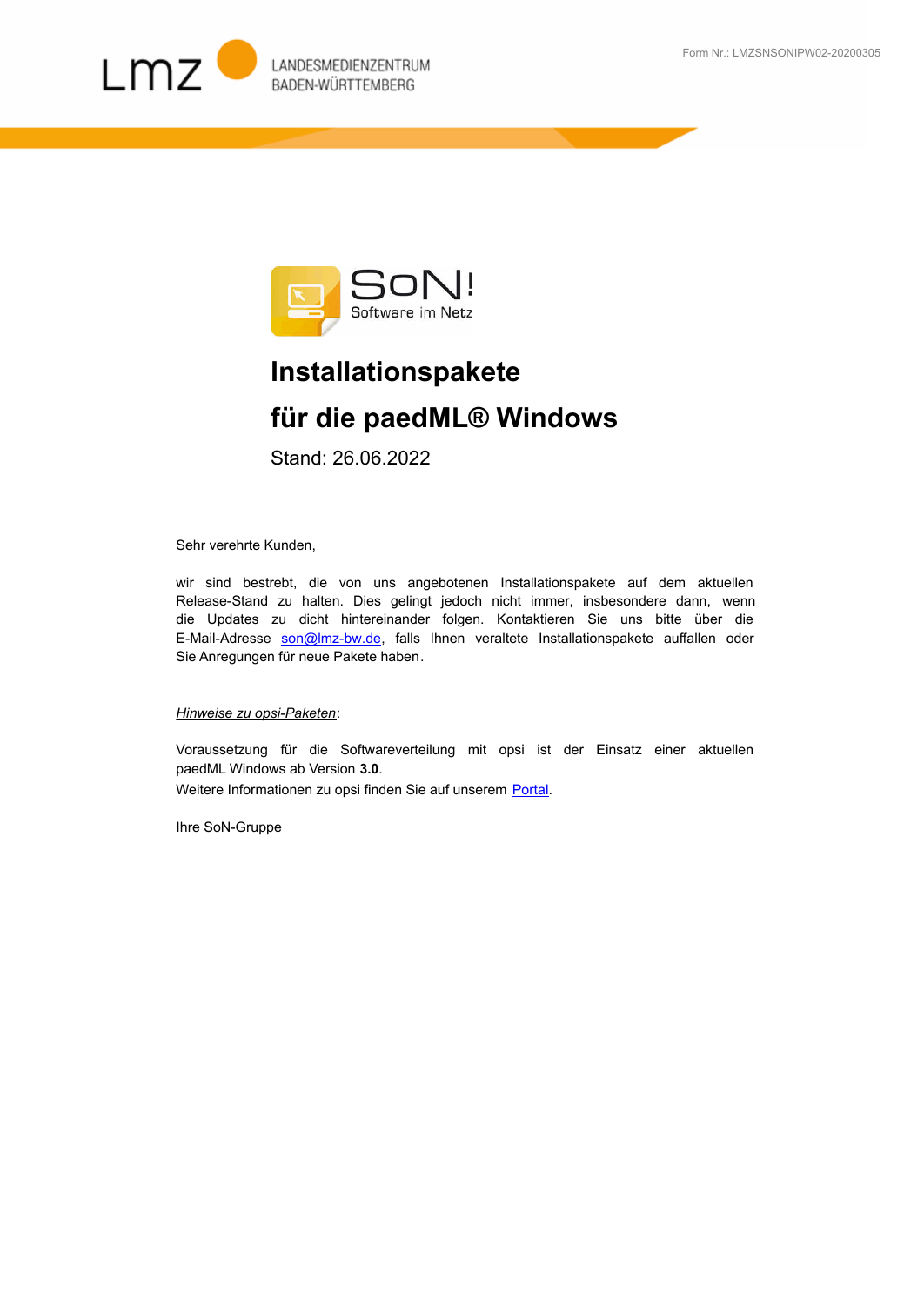|                                                      |                                                             |                      |                      |                      | Lauffähigkeit getestet für<br>folgende Client-Betriebssysteme |                            |  |
|------------------------------------------------------|-------------------------------------------------------------|----------------------|----------------------|----------------------|---------------------------------------------------------------|----------------------------|--|
| <b>Artikel</b>                                       | Hersteller                                                  | MSI                  | opsi                 | Lizenz<br>pflicht    | Windows 10                                                    | <b>Windows 7</b><br>64 Bit |  |
| 123D Design 2.2.14 OPSI                              | Autodesk                                                    |                      | $\blacktriangledown$ |                      |                                                               | V                          |  |
| <b>Access Runtime x64 2013 MSI</b>                   | Microsoft Deutschland GmbH                                  | $\blacktriangledown$ |                      |                      |                                                               | V                          |  |
| Access Runtime x86 2013 MSI                          | Microsoft Deutschland GmbH                                  | $\blacktriangledown$ |                      |                      |                                                               |                            |  |
| <b>Acrobat Reader 11.0.18 MSI</b>                    | Adobe Systems Incorporated                                  | $\blacktriangledown$ |                      |                      |                                                               |                            |  |
| Active Inspire 2.22.69376-3 OPSI                     | Promethean                                                  |                      | $\blacktriangledown$ | $\blacktriangledown$ | $\blacktriangledown$                                          |                            |  |
| ActiveState Komodo Edit 11.1.0-2 OPSI                | Open-Source-Software                                        |                      | $\blacktriangledown$ |                      | $\blacktriangledown$                                          |                            |  |
| Adobe Air 24.0.0.180 MSI                             | Adobe Systems Incorporated                                  | $\blacktriangledown$ |                      |                      |                                                               |                            |  |
| Adobe Air 30.0.0.107 OPSI                            | Adobe Systems Incorporated                                  |                      | $\blacktriangledown$ |                      | $\blacktriangleright$                                         |                            |  |
| Adobe Flash Config 1.0 MSI                           | Adobe Systems Incorporated                                  | $\blacktriangledown$ |                      |                      |                                                               |                            |  |
| Adobe Flash Player 23.0.0.185 MSI                    | Adobe Systems Incorporated                                  | $\blacktriangledown$ |                      |                      |                                                               |                            |  |
| Adobe Shockwave Player 12.3.2.204-1 OPSI             | Adobe Systems Incorporated                                  |                      | $\blacktriangledown$ |                      |                                                               | $\blacktriangledown$       |  |
| Adobe Shockwave Player 12.2.5.195 MSI                | Adobe Systems Incorporated                                  | $\blacktriangledown$ |                      |                      |                                                               |                            |  |
| Affinity Photo 1.6.4-4 OPSI                          | Serif (Europe) Ltd.                                         |                      | $\blacktriangledown$ | $\blacktriangledown$ | $\blacktriangleright$                                         |                            |  |
| aid Eiweiße in der Ernährung 1 MSI                   | aid-infodienst                                              | $\blacktriangledown$ |                      | $\blacktriangledown$ |                                                               | $\blacktriangledown$       |  |
| aid Fette in der Ernährung 1 MSI                     | aid-infodienst                                              | $\blacktriangledown$ |                      | $\blacktriangledown$ |                                                               |                            |  |
| aid Kennwort Lebensmittel 1 MSI                      | aid-infodienst                                              | $\blacktriangledown$ |                      | $\blacktriangledown$ |                                                               |                            |  |
| aid Kohlenhydrate in der Ernährung 1 MSI             | aid-infodienst                                              | $\blacktriangledown$ |                      | $\blacktriangledown$ |                                                               |                            |  |
| aid Vitamine in der Ernährung 1 MSI                  | aid-infodienst                                              | $\blacktriangledown$ |                      | $\blacktriangledown$ |                                                               |                            |  |
| Airserver 5.6.3-1 OPSI                               | Airserver                                                   |                      | $\blacktriangledown$ | $\blacktriangledown$ | $\blacktriangledown$                                          |                            |  |
| Algodoo 2.1.0-1 OPSI                                 | Algoryx Simulation AB                                       |                      | V                    |                      | $\blacktriangledown$                                          |                            |  |
| AniGra 3.6 OPSI                                      | Gisela & Hans-Joachim<br>Dreher                             |                      | $\blacktriangledown$ | $\blacktriangledown$ |                                                               |                            |  |
| Arduino 1.8.5 MSI                                    | Open-Source-Software                                        | $\blacktriangledown$ |                      |                      |                                                               |                            |  |
| Arduino 1.8.19-2 OPSI                                | Open-Source-Software                                        |                      | $\blacktriangledown$ |                      | $\blacktriangledown$                                          |                            |  |
| Astro-UNL-NAAP-Labs 1.1-1 OPSI                       | Freeware                                                    |                      | $\blacktriangledown$ |                      | $\blacktriangleright$                                         |                            |  |
| Audacity 2.4.2-4 OPSI                                | Freeware                                                    |                      | $\blacktriangledown$ |                      | $\blacktriangledown$                                          |                            |  |
| Audacity 2.0.6 mit Plugins und Lame Encoder 2.06 MSI | Freeware                                                    | $\blacktriangledown$ |                      |                      |                                                               |                            |  |
| Avidemux 2.7.1-5 OPSI                                | <b>GNU General Public License</b><br>(GPL) Version 2 oder 3 |                      | $\blacktriangledown$ |                      |                                                               |                            |  |
| Basic Stamp 2.5.4-4 OPSI                             | Parallax inc.                                               |                      | $\blacktriangledown$ |                      |                                                               |                            |  |
| Basic Stamp 2.52 MSI                                 | Parallax inc.                                               | $\blacktriangledown$ |                      |                      |                                                               |                            |  |
| bcWebCam 2.5.6-1 OPSI                                | Freeware                                                    |                      | $\blacktriangledown$ |                      | $\blacktriangleright$                                         |                            |  |
| Blender 2.60 MSI                                     | Open-Source-Software                                        | $\blacktriangledown$ |                      |                      |                                                               |                            |  |
| Blender 2.81-1 OPSI                                  | Open-Source-Software                                        |                      | $\blacktriangledown$ |                      | V                                                             |                            |  |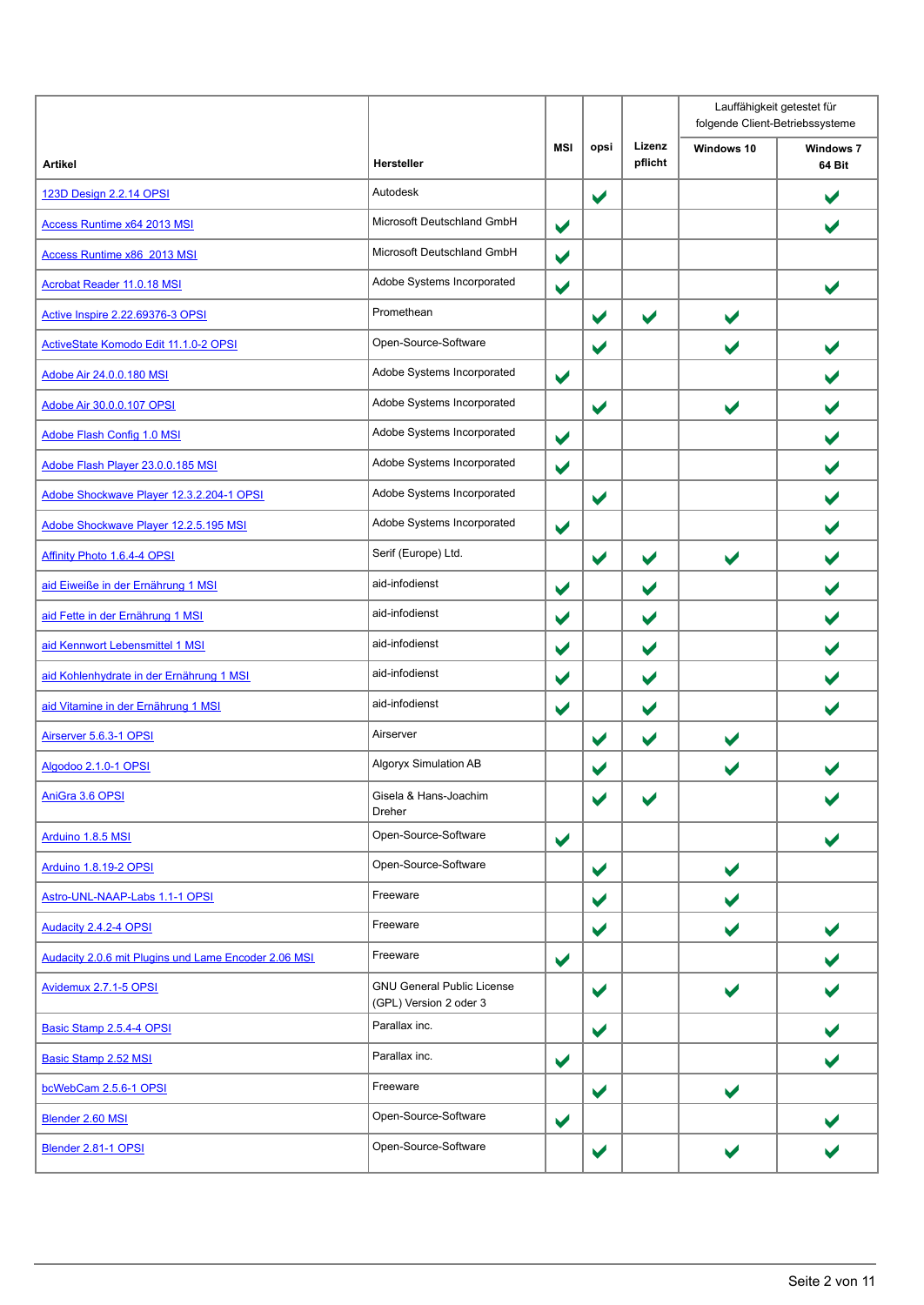|                                                    |                                                             |                      |                      |                      | Lauffähigkeit getestet für<br>folgende Client-Betriebssysteme |                            |
|----------------------------------------------------|-------------------------------------------------------------|----------------------|----------------------|----------------------|---------------------------------------------------------------|----------------------------|
| <b>Artikel</b>                                     | Hersteller                                                  | <b>MSI</b>           | opsi                 | Lizenz<br>pflicht    | Windows 10                                                    | <b>Windows 7</b><br>64 Bit |
| <b>BlueJ 5.0.0-2 OPSI</b>                          | University of Kent                                          |                      | $\blacktriangledown$ |                      | $\blacktriangledown$                                          | $\blacktriangledown$       |
| <b>BlueJ 3.07 MSI</b>                              | University of Kent                                          | $\blacktriangledown$ |                      |                      |                                                               |                            |
| BluRay-Player Leawo 1.9.2.4 MSI                    | Leawo                                                       | $\blacktriangledown$ |                      |                      |                                                               | $\blacktriangledown$       |
| BluRay-Player Leawo 1.9.2.4-1 OPSI                 | Leawo                                                       |                      | $\blacktriangledown$ |                      |                                                               |                            |
| BonJour 3.0.0.1-1 MSI                              | Apple Computer                                              | $\blacktriangledown$ |                      |                      |                                                               |                            |
| <b>BonJour 3.0.0.10-1 OPSI</b>                     | Apple Computer                                              |                      | $\blacktriangledown$ |                      |                                                               | $\checkmark$               |
| Budenberg 5/13-03 MSI                              | Budenberg - Software                                        | $\blacktriangledown$ |                      | $\blacktriangledown$ |                                                               |                            |
| Budenberg 5/18 5.18-2 OPSI                         | Budenberg - Software                                        |                      | $\blacktriangledown$ | $\blacktriangledown$ | $\blacktriangledown$                                          |                            |
| Camstudio 2.7.4 OPSI                               | Open-Source-Software                                        |                      | $\blacktriangledown$ |                      |                                                               |                            |
| Capella 7.133-1 OPSI                               | Capella Software                                            |                      | $\blacktriangledown$ | $\blacktriangledown$ |                                                               |                            |
| CDBurnerXP 4.5.2.4478 MSI                          | Freeware                                                    | $\blacktriangledown$ |                      |                      |                                                               |                            |
| CDBurnerXP 4.5.8.7128 OPSI                         | Freeware                                                    |                      | $\blacktriangledown$ |                      |                                                               |                            |
| Chemsketch 2020-4 OPSI                             | ACD/LABS                                                    |                      | $\blacktriangledown$ |                      |                                                               |                            |
| Chemsketch 2015 MSI                                | ACD/LABS                                                    | $\blacktriangledown$ |                      |                      |                                                               | $\blacktriangledown$       |
| Chisela 6 MSI                                      | Bezirksregierung Düsseldorf                                 | $\blacktriangledown$ |                      |                      |                                                               |                            |
| Cius 4.0.0.1-1 OPSI                                | Max-Computer                                                |                      | $\blacktriangledown$ |                      |                                                               |                            |
| Cornelsen English G21 A1 MSI                       | Cornelsen                                                   | $\blacktriangledown$ |                      | $\blacktriangledown$ |                                                               |                            |
| Cornelsen English G21 A2 MSI                       | Cornelsen                                                   | $\blacktriangledown$ |                      | $\blacktriangledown$ |                                                               |                            |
| Cryptool 1 1.4.41-1 OPSI                           | <b>GNU General Public License</b><br>(GPL) Version 2 oder 3 |                      | $\blacktriangledown$ |                      |                                                               |                            |
| Cura 4.7.1-4 OPSI                                  | Ultimaker                                                   |                      | $\blacktriangledown$ |                      |                                                               |                            |
| Daemon Tools lite 4.22 MSI                         | Freeware                                                    | $\blacktriangledown$ |                      |                      |                                                               |                            |
| Daemon Tools lite 4.22-1 OPSI                      | Freeware                                                    |                      | $\blacktriangledown$ |                      | $\blacktriangledown$                                          | $\blacktriangledown$       |
| Dalli Klick 2014 MSI                               | Norbert Römer                                               | $\blacktriangledown$ |                      |                      |                                                               | $\blacktriangleright$      |
| DeepBurner 1.9 MSI                                 | Aston-Soft                                                  | $\blacktriangledown$ |                      |                      |                                                               |                            |
| Deutsch lernen mit Mumbro und Zinell 1.0.0.-1 OPSI | Südwestrundfunk   SWR.de<br>/Vertrieb LMZ BW                |                      | $\blacktriangledown$ |                      |                                                               |                            |
| Dev C++ 5.11-1 OPSI                                | <b>Bloodshed Software</b>                                   |                      | $\blacktriangledown$ |                      |                                                               |                            |
| Diagram Designer 1.28-1 OPSI                       | Meesoft                                                     |                      | $\blacktriangledown$ |                      |                                                               | $\blacktriangleright$      |
| DirectX 9.25 MSI                                   | Microsoft Deutschland GmbH                                  | $\blacktriangledown$ |                      |                      |                                                               |                            |
| DynaGeo 4.0-1 OPSI                                 | Roland Mechling<br>Fuchshaldeweg 241 77654<br>Offenburg     |                      | $\blacktriangledown$ |                      |                                                               |                            |
| DynaGeo 3.5 MSI                                    | Roland Mechling<br>Fuchshaldeweg 241 77654<br>Offenburg     | $\blacktriangledown$ |                      |                      |                                                               |                            |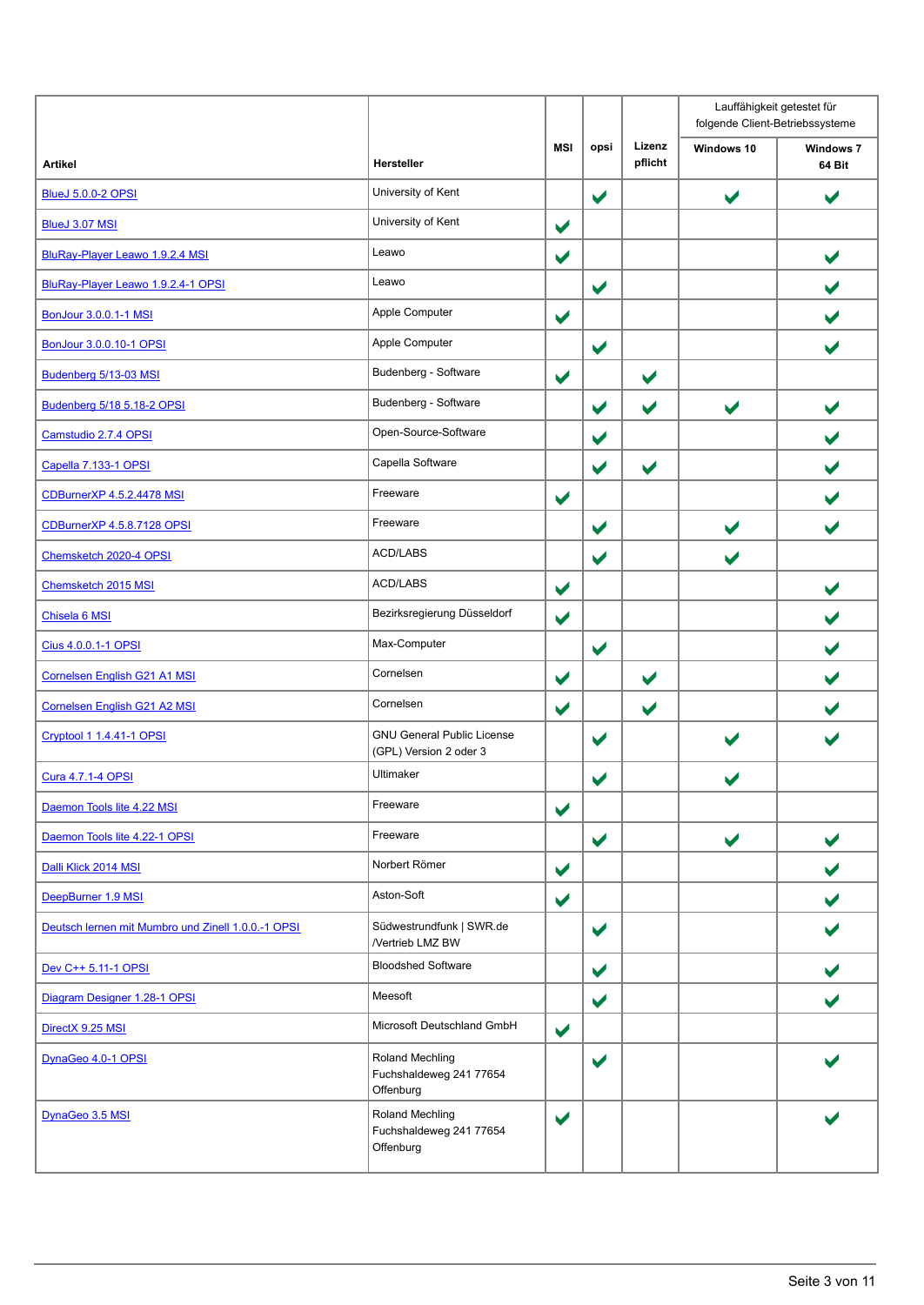|                                                  |                                                             |                      |                       |                      | Lauffähigkeit getestet für<br>folgende Client-Betriebssysteme |                            |
|--------------------------------------------------|-------------------------------------------------------------|----------------------|-----------------------|----------------------|---------------------------------------------------------------|----------------------------|
| <b>Artikel</b>                                   | Hersteller                                                  | <b>MSI</b>           | opsi                  | Lizenz<br>pflicht    | Windows 10                                                    | <b>Windows 7</b><br>64 Bit |
| Easiteach Next Generation 1.5.8924-1 OPSI        | RM Easiteach                                                |                      | $\blacktriangledown$  |                      |                                                               | $\blacktriangledown$       |
| EasySense 3.10.0000-1 OPSI                       | data-harvest                                                |                      | $\blacktriangledown$  |                      |                                                               |                            |
| EasySky 4.0.09-4 OPSI                            | <b>Matthias Busch</b>                                       |                      | $\blacktriangledown$  | $\blacktriangledown$ | $\blacktriangleright$                                         |                            |
| EC New Highlight 3 SL Englisch Klasse 7 3 SL MSI | Cornelsen                                                   | $\blacktriangledown$ |                       | ✔                    |                                                               |                            |
| Eclipse 4.14-1 OPSI                              | Eclipse                                                     |                      | $\blacktriangledown$  |                      |                                                               |                            |
| <b>Editing Java Easily 5.2 MSI</b>               | Dr. Roland Küstermann                                       | $\blacktriangledown$ |                       | $\blacktriangledown$ |                                                               |                            |
| Editing Java Easily Server basiert 5.2 MSI       | Dr. Roland Küstermann                                       | $\blacktriangledown$ |                       | V                    |                                                               |                            |
| Einstern 1.0-1 OPSI                              | Cornelsen                                                   |                      | $\blacktriangledown$  | V                    |                                                               |                            |
| ELMO interactive toolbox 3.18.0157-1 OPSI        | <b>ELMO</b>                                                 |                      | $\blacktriangledown$  |                      | $\blacktriangledown$                                          |                            |
| elmo-imagemate3 3.09.0954-1 OPSI                 | <b>ELMO</b>                                                 |                      | $\blacktriangledown$  |                      | $\blacktriangleright$                                         |                            |
| elmo-imagemate4 4.0.221-4 OPSI                   | <b>ELMO</b>                                                 |                      | $\blacktriangledown$  |                      |                                                               |                            |
| elmo-twain-treiber 1.0-1 OPSI                    | <b>ELMO</b>                                                 |                      | $\blacktriangledown$  |                      |                                                               |                            |
| ElsterFormular 21.3-0-1 OPSI                     | kein                                                        |                      | $\blacktriangledown$  |                      | $\blacktriangleright$                                         |                            |
| Epson-Easy-Interactive-Tools 4.22-2 OPSI         | <b>EPSON Deutschland GmbH</b>                               |                      | $\blacktriangledown$  |                      | $\blacktriangleright$                                         |                            |
| Festo FluidSIM MecLab 19 MSI                     | Festo                                                       | $\blacktriangledown$ |                       | $\blacktriangledown$ |                                                               |                            |
| Festo FluidSIM MecLab 19 Lin 19 MSI              | Festo                                                       | $\blacktriangledown$ |                       | $\blacktriangledown$ |                                                               |                            |
| <b>Filius 1.14.2-1 OPSI</b>                      | <b>GNU General Public License</b><br>(GPL) Version 2 oder 3 |                      | $\blacktriangledown$  |                      |                                                               |                            |
| Finale NotePad 2012-2 OPSI                       | Klemm-Musik                                                 |                      | $\blacktriangledown$  | $\blacktriangledown$ | $\blacktriangleright$                                         |                            |
| Finale Notepad 2011 2011 MSI                     | Klemm-Musik                                                 | $\blacktriangledown$ |                       | $\blacktriangledown$ |                                                               |                            |
| FotoMorph 13.9.1-1 OPSI                          | Digital Photo Software                                      |                      | $\blacktriangleright$ |                      |                                                               |                            |
| Fotostory 3 3.0.1115.15-1 OPSI                   | Microsoft Deutschland GmbH                                  |                      | $\blacktriangledown$  |                      |                                                               |                            |
| FoxitReader 11.0.0.49893-2 OPSI                  | Foxit                                                       |                      | $\blacktriangledown$  |                      | $\blacktriangledown$                                          |                            |
| FoxitReader 4.0 MSI                              | Foxit                                                       | $\blacktriangledown$ |                       |                      |                                                               |                            |
| FreeCad 0.19.2-1 OPSI                            | Open-Source-Software                                        |                      | $\blacktriangledown$  |                      | $\blacktriangledown$                                          |                            |
| Freemind 1.0.1-3 OPSI                            | Open-Source-Software                                        |                      | $\blacktriangledown$  |                      | V                                                             | $\blacktriangledown$       |
| Freemind 1.0.1 MSI                               | Open-Source-Software                                        | $\blacktriangledown$ |                       |                      |                                                               |                            |
| Geogebra 5.0.297 MSI                             | GeoGebra                                                    | $\blacktriangledown$ |                       |                      |                                                               | ✔                          |
| Geogebra 5.0.671.0-2 OPSI                        | GeoGebra                                                    |                      | $\blacktriangledown$  |                      | $\blacktriangledown$                                          |                            |
| Geonext 1.74 1.74-2 OPSI                         | Lehrstuhl für Mathematik und<br>ihre Didaktik               |                      | $\blacktriangledown$  |                      |                                                               |                            |
| Ghostscript w32 9.10 MSI                         | <b>GNU-Public License</b>                                   | $\blacktriangledown$ |                       |                      |                                                               |                            |
| <b>Ghostscript x32/x64 91.9-1 OPSI</b>           | <b>GNU-Public License</b>                                   |                      | $\blacktriangledown$  |                      |                                                               |                            |
| Ghostscript x64 9.10 MSI                         | <b>GNU-Public License</b>                                   | $\blacktriangledown$ |                       |                      |                                                               |                            |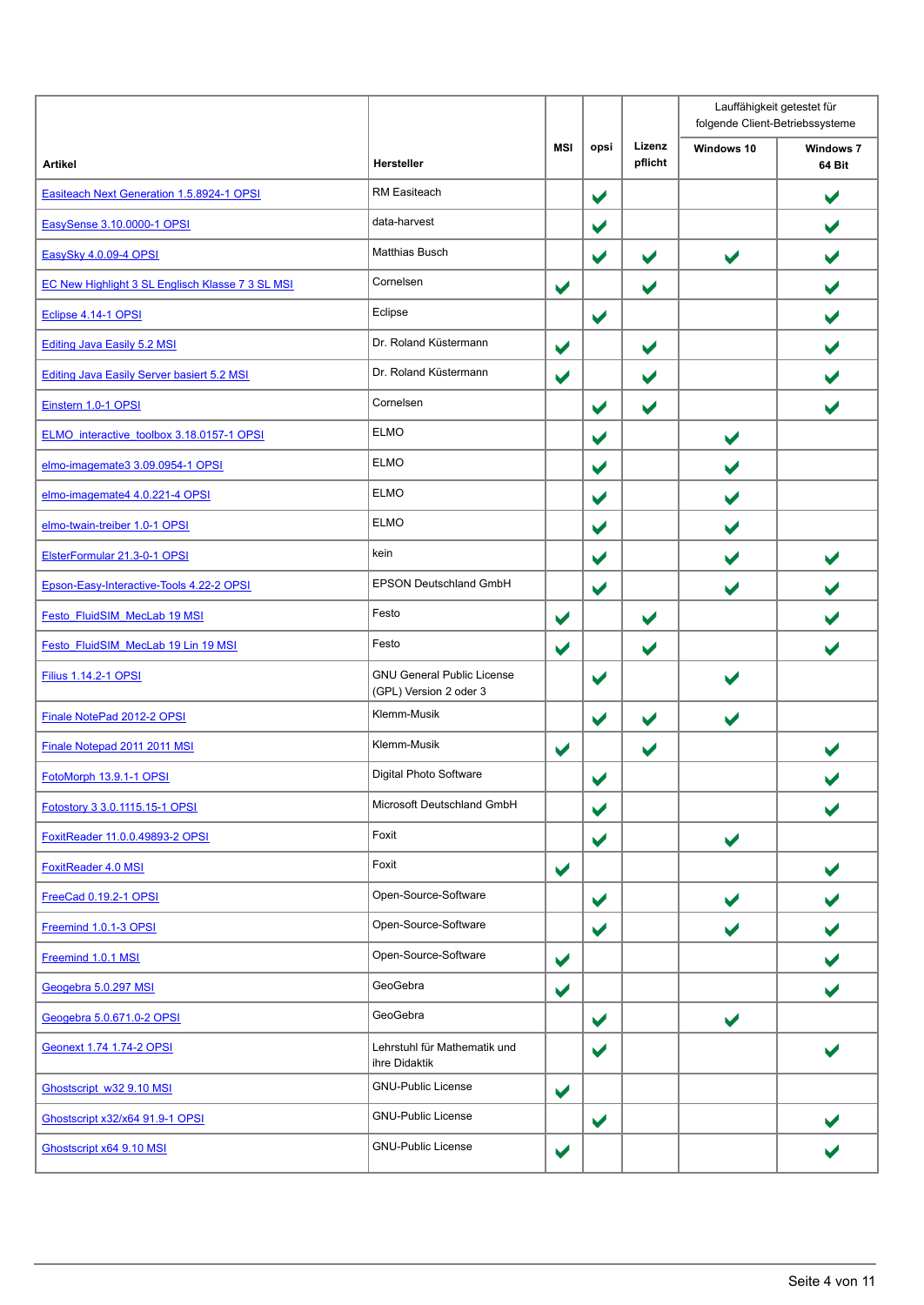|                                             |                                          |                      |                      |                      | Lauffähigkeit getestet für<br>folgende Client-Betriebssysteme |                            |
|---------------------------------------------|------------------------------------------|----------------------|----------------------|----------------------|---------------------------------------------------------------|----------------------------|
| <b>Artikel</b>                              | Hersteller                               | <b>MSI</b>           | opsi                 | Lizenz<br>pflicht    | Windows 10                                                    | <b>Windows 7</b><br>64 Bit |
| Gimp 2.10.12.3-4 OPSI                       | <b>GNU-Public License</b>                |                      | $\blacktriangledown$ |                      | $\blacktriangledown$                                          | $\blacktriangledown$       |
| <b>Gimp 2.8.6 MSI</b>                       | <b>GNU-Public License</b>                | $\blacktriangledown$ |                      |                      |                                                               | $\blacktriangledown$       |
| Gimp x64 2.8.6 MSI                          | <b>GNU-Public License</b>                | $\blacktriangledown$ |                      |                      |                                                               | $\blacktriangledown$       |
| Google Chrome x64 45.0.2454.101 MSI         | Google                                   | $\blacktriangledown$ |                      |                      |                                                               |                            |
| Google Chrome x86 45.0.2454.101 MSI         | Google                                   | $\blacktriangledown$ |                      |                      |                                                               |                            |
| Google Earth 7.0.2.8415 MSI                 | Google                                   | $\blacktriangledown$ |                      |                      |                                                               | ✔                          |
| Google Earth Pro 7.3.3-1 OPSI               | Google                                   |                      | $\blacktriangledown$ |                      | $\blacktriangledown$                                          |                            |
| <b>Google Picasa 3 MSI</b>                  | Google                                   | $\blacktriangledown$ |                      |                      |                                                               |                            |
| Google Sketchup 8 MSI                       | Google                                   | $\blacktriangledown$ |                      |                      |                                                               |                            |
| Google Sketchup Make 2016 OPSI              | Trimple                                  |                      | $\blacktriangledown$ |                      |                                                               |                            |
| GPG4Win 2.2.4 MSI                           | <b>GNU-Public License</b>                | $\blacktriangledown$ |                      |                      |                                                               | $\blacktriangledown$       |
| <b>GPG4Win 2.3.3-2 OPSI</b>                 | <b>GNU-Public License</b>                |                      | $\blacktriangledown$ |                      |                                                               |                            |
| <b>Grafstat Ausgabe 2014 LinWin Nov MSI</b> | Bundeszentrale für politische<br>Bildung | $\blacktriangledown$ |                      |                      |                                                               |                            |
| Greenfoot 2.2.1 MSI                         | Open-Source-Software                     | $\blacktriangledown$ |                      |                      |                                                               |                            |
| Greenfoot 3.611-6 OPSI                      | University of Kent                       |                      | $\blacktriangledown$ |                      | $\blacktriangleright$                                         | $\blacktriangledown$       |
| Greenshot 1.2.10.6-1 OPSI                   | Freeware                                 |                      | $\blacktriangledown$ |                      | V                                                             |                            |
| Helbling Musikquiz 1.1.2-0000-1 OPSI        | <b>Helbling Verlag</b>                   |                      | $\blacktriangledown$ | $\blacktriangledown$ |                                                               |                            |
| Hitfilm-4-Express 4.0.5227.37263-1 OPSI     | <b>HitFilm Express</b>                   |                      | $\blacktriangledown$ |                      |                                                               |                            |
| Hot Potatoes 6.3.0.4 MSI                    | Half-basket Software inc                 | $\blacktriangledown$ |                      |                      |                                                               |                            |
| Hot Potatoes 6.3.0.4 6.3.0.4.-1 OPSI        | Half-basket Software inc                 |                      | $\blacktriangledown$ |                      |                                                               |                            |
| ImageResizer for Windows 3.0 MSI            | Bricelam                                 | $\blacktriangledown$ |                      |                      |                                                               |                            |
| ImageResizer for Windows 3.1.1-1 OPSI       | <b>Bricelam</b>                          |                      | $\blacktriangledown$ |                      | $\blacktriangleright$                                         |                            |
| InkScape 0.91 MSI                           | Open-Source-Software                     | $\blacktriangledown$ |                      |                      |                                                               | $\blacktriangleright$      |
| InkScape 1.1.2-2 OPSI                       | Open-Source-Software                     |                      | $\blacktriangledown$ |                      | $\blacktriangleright$                                         |                            |
| Irfanview 4.33 MSI                          | <b>GNU-Public License</b>                | $\blacktriangledown$ |                      |                      |                                                               |                            |
| Irfanview 4.54-2 OPSI                       | <b>GNU-Public License</b>                |                      | $\blacktriangledown$ |                      | $\blacktriangleright$                                         |                            |
| Java SE Development Kit 1.7.0.71 OPSI       | Sun Microsystems - DE                    |                      | $\blacktriangledown$ |                      |                                                               | $\blacktriangledown$       |
| Java SE Development Kit 1.7.0 21 MSI        | Sun Microsystems - DE                    | $\blacktriangledown$ |                      |                      |                                                               |                            |
| Java SE Development Kit X64 1.7.0_21 MSI    | Sun Microsystems - DE                    | $\blacktriangledown$ |                      |                      |                                                               |                            |
| Java SE Environment 1.80 5 MSI              | Sun Microsystems - DE                    | $\blacktriangledown$ |                      |                      |                                                               | V                          |
| JavaEditor 19.22-1 OPSI                     | Freeware                                 |                      | $\blacktriangledown$ |                      | $\blacktriangledown$                                          |                            |
| Kara 1.0 OPSI                               | SwissEduc-Team                           |                      | $\blacktriangledown$ |                      |                                                               |                            |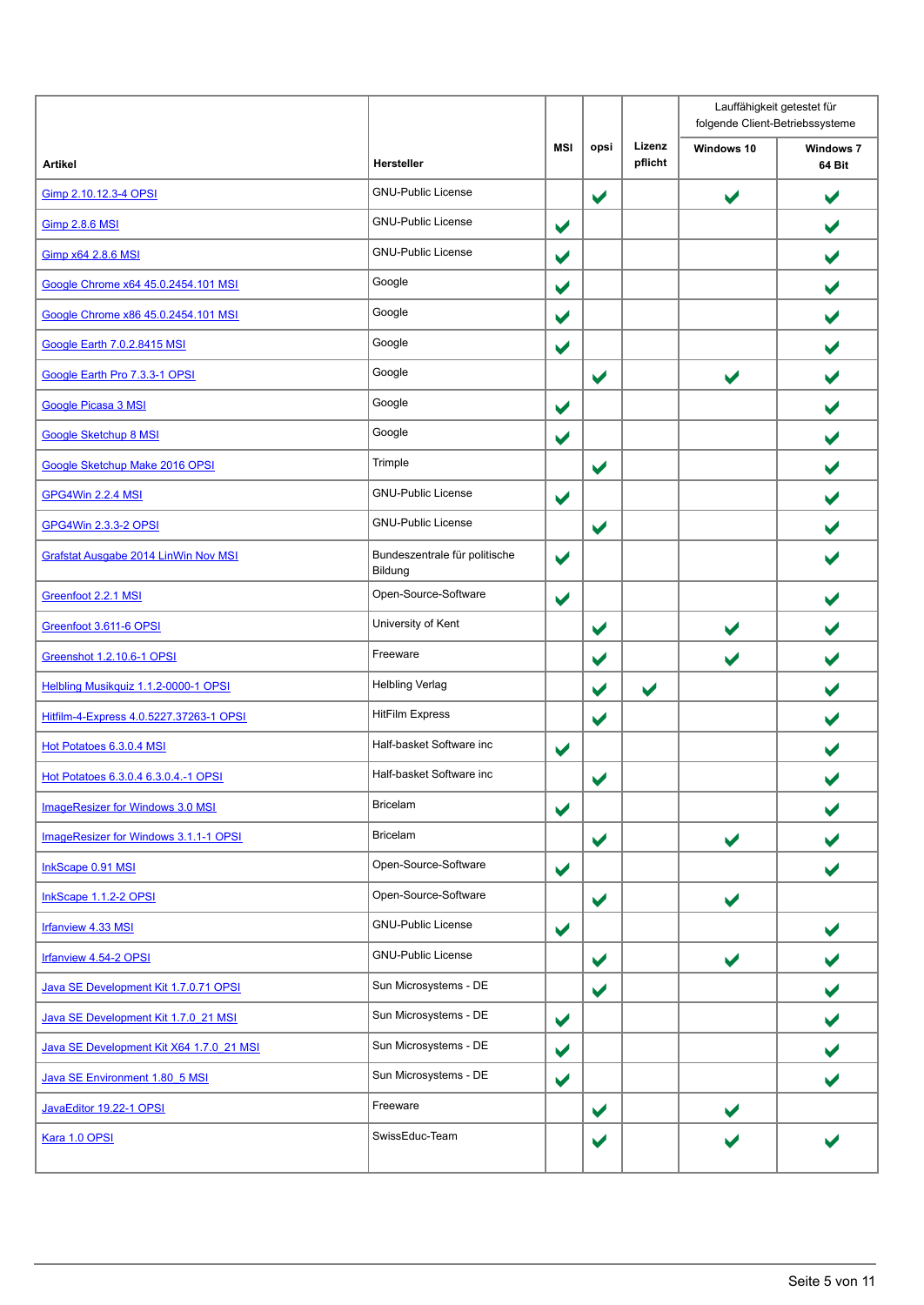|                                                               |                                                             |                       |                      |                      | Lauffähigkeit getestet für<br>folgende Client-Betriebssysteme |                            |  |
|---------------------------------------------------------------|-------------------------------------------------------------|-----------------------|----------------------|----------------------|---------------------------------------------------------------|----------------------------|--|
| <b>Artikel</b>                                                | Hersteller                                                  | MSI                   | opsi                 | Lizenz<br>pflicht    | Windows 10                                                    | <b>Windows 7</b><br>64 Bit |  |
| Karibu1 1-2 OPSI                                              | Westermann                                                  |                       | $\blacktriangledown$ | $\blacktriangledown$ | $\blacktriangleright$                                         | $\blacktriangledown$       |  |
| <b>KeePass 2.2.43-1 OPSI</b>                                  | Open-Source-Software                                        |                       | $\blacktriangledown$ |                      | $\blacktriangleright$                                         |                            |  |
| KHSWeb Fit am Computer: Tipp- und Tastaturtrainer LinWin 1 MS | KHSWeb Bildungssoftware                                     | $\blacktriangledown$  |                      | $\blacktriangledown$ |                                                               |                            |  |
| Klett Sprachtrainer Découvertes 1 1 MSI                       | Klett-Verlag Stuttgart                                      | $\blacktriangledown$  |                      | $\blacktriangledown$ |                                                               |                            |  |
| K-Lite Codec Pack 1190 Basic 11.90-1 OPSI                     | Codec Guide                                                 |                       | $\blacktriangledown$ |                      |                                                               |                            |  |
| Knietzsches-Geschichtenwerkstatt 1.3.0.0-2 OPSI               | Südwestrundfunk   SWR.de<br>/Vertrieb LMZ BW                |                       | $\blacktriangledown$ |                      |                                                               |                            |  |
| KomPozer 1 MSI                                                | Open-Source-Software                                        | $\blacktriangledown$  |                      |                      |                                                               |                            |  |
| Lazarus 2.0.4-2 OPSI                                          | freepascal.org                                              |                       | $\blacktriangledown$ |                      | $\blacktriangleright$                                         |                            |  |
| Lazarus win32 1.2.6 MSI                                       | freepascal.org                                              | $\blacktriangledown$  |                      |                      |                                                               |                            |  |
| Lazarus win64 1.6.0 MSI                                       | freepascal.org                                              | $\blacktriangledown$  |                      |                      |                                                               |                            |  |
| Lego Digital Designer 4.3.11-1 OPSI                           | <b>ACD/LABS</b>                                             |                       | $\blacktriangledown$ |                      | $\blacktriangleright$                                         |                            |  |
| Lego Mindstorms NXT Win 2.6.0.384-1 OPSI                      | <b>ACD/LABS</b>                                             |                       | $\blacktriangledown$ |                      |                                                               |                            |  |
| Lego Mindstorms NXT Win 2.0 MSI                               | <b>ACD/LABS</b>                                             | $\blacktriangledown$  |                      |                      |                                                               |                            |  |
| Lego Mindstorms x86/x64 V3 MSI                                | <b>ACD/LABS</b>                                             | $\blacktriangledown$  |                      |                      |                                                               |                            |  |
| Lego Mindstorms x86/x64 1.4.5-3 OPSI                          | <b>ACD/LABS</b>                                             |                       | $\blacktriangledown$ |                      | $\blacktriangleright$                                         |                            |  |
| Lego WeDo 2.0-1 OPSI                                          | <b>ACD/LABS</b>                                             |                       | ✔                    |                      |                                                               |                            |  |
| LernMax Alphabetisierung 1.13-1 OPSI                          | LernMax Ronacher e.K.                                       |                       | $\blacktriangledown$ | $\blacktriangledown$ | V                                                             |                            |  |
| LernMax Deutsch 2-4 1.71-1 OPSI                               | LernMax Ronacher e.K.                                       |                       | $\blacktriangledown$ | $\blacktriangledown$ | ✔                                                             |                            |  |
| LernMax Deutsch als Zweitsprache 1.10-1 OPSI                  | LernMax Ronacher e.K.                                       |                       | ✔                    | $\blacktriangledown$ | ✔                                                             |                            |  |
| LernMax Mathematik 1-4 3.02-1 OPSI                            | LernMax Ronacher e.K.                                       |                       | $\blacktriangledown$ | V                    |                                                               |                            |  |
| LernMax Sachunterricht 4.35-1 OPSI                            | LernMax Ronacher e.K.                                       |                       | $\blacktriangledown$ | $\blacktriangledown$ |                                                               |                            |  |
| Lernwerkstatt 10.2-1 OPSI                                     | Medienwerkstatt Mühlacker                                   |                       | $\blacktriangledown$ | $\blacktriangledown$ | $\blacktriangleright$                                         | ✔                          |  |
| Lernwerkstatt 9.5-3 OPSI                                      | Medienwerkstatt Mühlacker                                   |                       | ✔                    | $\blacktriangledown$ |                                                               | $\blacktriangledown$       |  |
| Lernwerkstatt 9 MSI                                           | Medienwerkstatt Mühlacker                                   | $\blacktriangleright$ |                      | $\blacktriangledown$ |                                                               | $\blacktriangledown$       |  |
| <b>Lernwerkstatt 8 MSI</b>                                    | Medienwerkstatt Mühlacker                                   | $\blacktriangledown$  |                      | $\blacktriangledown$ |                                                               |                            |  |
| Lernwerkstatt 8 8.0-2 OPSI                                    | Medienwerkstatt Mühlacker                                   |                       | $\blacktriangledown$ | $\blacktriangledown$ |                                                               |                            |  |
| <b>LMMS 1.2.1-8 OPSI</b>                                      | <b>GNU General Public License</b><br>(GPL) Version 2 oder 3 |                       | $\blacktriangledown$ |                      | $\blacktriangleright$                                         |                            |  |
| MAGIX Foto & Grafik Designer 10.1.3.35221-1 OPSI              | Magix                                                       |                       | $\blacktriangledown$ | $\blacktriangledown$ |                                                               | $\blacktriangledown$       |  |
| Magix Foto & Grafik Designer 10 Opsi 10.1.35221.1 OPSI        | Magix                                                       |                       | ✔                    | $\blacktriangledown$ |                                                               |                            |  |
| MAGIX Movie Edit Pro 14.0.0.153-1 OPSI                        | Magix                                                       |                       | $\blacktriangledown$ | $\blacktriangledown$ |                                                               |                            |  |
| <b>MAGIX MusicMaker 2015 21.0.0.16-1 OPSI</b>                 | Magix                                                       |                       | $\blacktriangledown$ | $\blacktriangledown$ |                                                               |                            |  |
| <b>MAGIX MusicMaker Schulversion 2006 MSI</b>                 | Magix                                                       | $\blacktriangledown$  |                      |                      |                                                               |                            |  |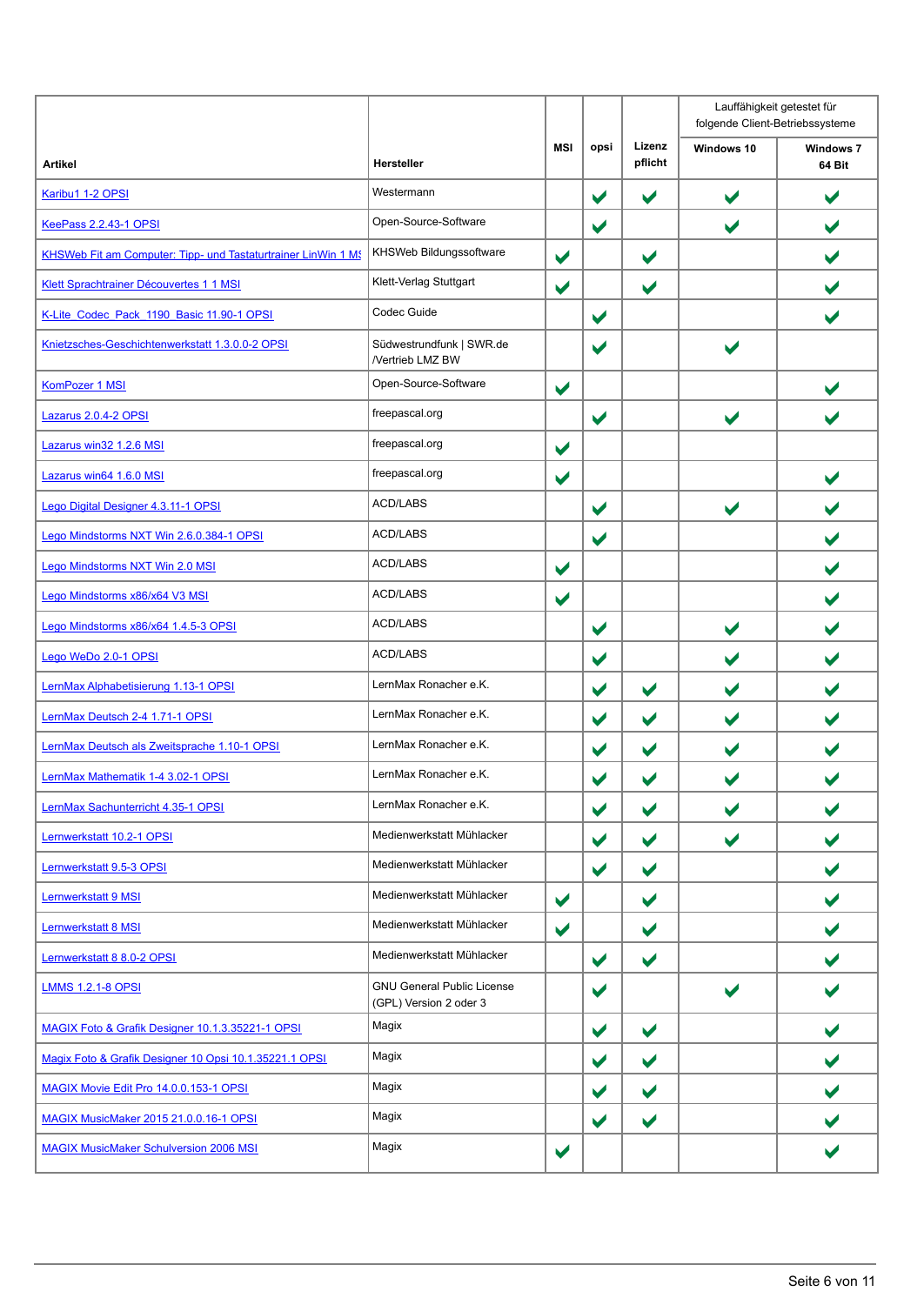| Hersteller                 | <b>MSI</b>           | opsi                 | Lizenz<br>pflicht    | Windows 10            | <b>Windows 7</b><br>64 Bit |
|----------------------------|----------------------|----------------------|----------------------|-----------------------|----------------------------|
| Magix                      |                      | $\blacktriangledown$ |                      | $\blacktriangledown$  | $\blacktriangledown$       |
| Magix                      |                      | $\blacktriangledown$ | $\blacktriangledown$ |                       | ✔                          |
| Magix                      |                      | $\blacktriangledown$ | $\blacktriangledown$ |                       |                            |
| Magix                      |                      | $\blacktriangledown$ | $\blacktriangledown$ |                       | $\blacktriangledown$       |
| Magix                      |                      | $\blacktriangledown$ | $\blacktriangledown$ |                       | $\blacktriangledown$       |
| Cotec Rosenheim            |                      | $\blacktriangledown$ | $\blacktriangledown$ |                       | $\blacktriangledown$       |
| Freeware                   | $\blacktriangledown$ |                      |                      |                       |                            |
| Freeware                   |                      | $\blacktriangledown$ |                      | $\blacktriangledown$  |                            |
| Freeware                   |                      | $\blacktriangledown$ |                      | $\blacktriangleright$ | $\blacktriangledown$       |
| Klett-Verlag Stuttgart     | $\blacktriangledown$ |                      | $\blacktriangledown$ |                       | $\blacktriangledown$       |
| Klett-Verlag Stuttgart     | $\blacktriangledown$ |                      | $\blacktriangledown$ |                       | $\blacktriangledown$       |
| Klett-Verlag Stuttgart     | $\blacktriangledown$ |                      | $\blacktriangledown$ |                       |                            |
| Klett-Verlag Stuttgart     |                      | $\blacktriangledown$ | $\blacktriangledown$ | $\blacktriangledown$  | $\blacktriangledown$       |
| Klett-Verlag Stuttgart     |                      | $\blacktriangledown$ | $\blacktriangledown$ | $\blacktriangledown$  | $\blacktriangledown$       |
| Klett-Verlag Stuttgart     |                      | $\blacktriangledown$ | $\blacktriangledown$ | $\blacktriangledown$  | $\blacktriangledown$       |
| Klett-Verlag Stuttgart     |                      | $\blacktriangledown$ | $\blacktriangledown$ | $\blacktriangledown$  |                            |
| Klett-Verlag Stuttgart     |                      | $\blacktriangledown$ | $\blacktriangledown$ | $\blacktriangledown$  | ✔                          |
| Klett-Verlag Stuttgart     |                      | $\blacktriangledown$ | $\blacktriangledown$ | $\blacktriangledown$  | $\blacktriangledown$       |
| Klett-Verlag Stuttgart     | $\blacktriangledown$ |                      | V                    |                       | $\blacktriangledown$       |
| Klett-Verlag Stuttgart     | $\blacktriangledown$ |                      | ✔                    |                       |                            |
| Klett-Verlag Stuttgart     | $\blacktriangledown$ |                      | $\blacktriangledown$ |                       | V                          |
| Open-Source-Software       |                      | $\blacktriangledown$ |                      | $\blacktriangledown$  |                            |
| Open-Source-Software       |                      | $\blacktriangledown$ |                      | V                     |                            |
| Microsoft Deutschland GmbH | $\blacktriangledown$ |                      |                      |                       |                            |
| Microsoft Deutschland GmbH | $\blacktriangledown$ |                      |                      |                       |                            |
| Microsoft Deutschland GmbH | $\blacktriangledown$ |                      |                      |                       | $\blacktriangledown$       |
| Microsoft Deutschland GmbH |                      | $\blacktriangledown$ | $\blacktriangledown$ |                       |                            |
| Microsoft Deutschland GmbH | $\blacktriangledown$ |                      | $\blacktriangledown$ |                       | $\blacktriangledown$       |
| Microsoft Deutschland GmbH |                      | $\blacktriangledown$ |                      |                       |                            |
| Microsoft Deutschland GmbH | $\blacktriangledown$ |                      | $\blacktriangledown$ |                       |                            |
| Microsoft Deutschland GmbH |                      | $\blacktriangledown$ | $\blacktriangledown$ | $\blacktriangledown$  |                            |
| Microsoft Deutschland GmbH |                      | $\blacktriangledown$ |                      |                       |                            |
|                            |                      |                      |                      |                       |                            |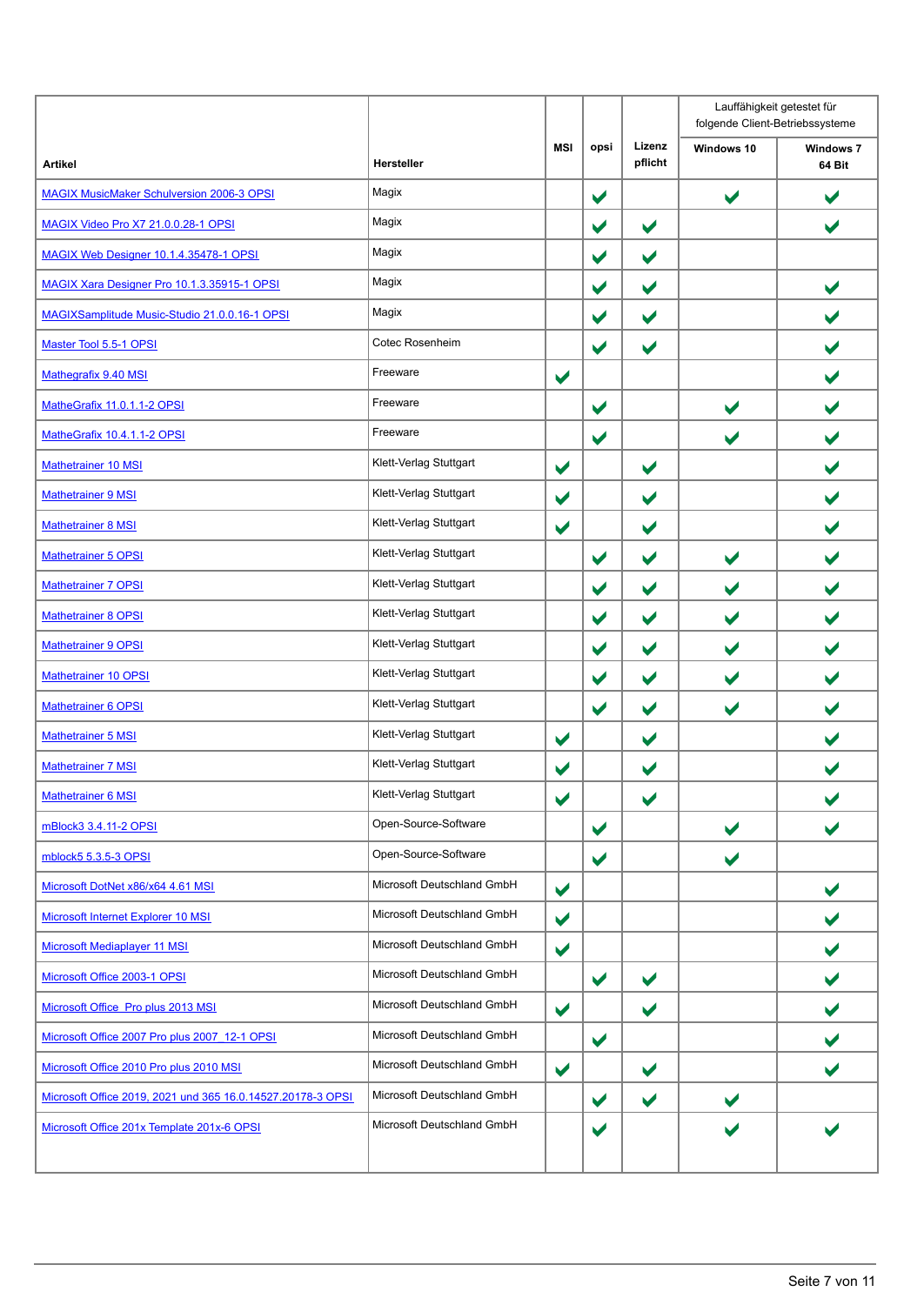|                                                   |                                                             |                      |                      |                      | Lauffähigkeit getestet für<br>folgende Client-Betriebssysteme |                            |
|---------------------------------------------------|-------------------------------------------------------------|----------------------|----------------------|----------------------|---------------------------------------------------------------|----------------------------|
| <b>Artikel</b>                                    | <b>Hersteller</b>                                           | <b>MSI</b>           | opsi                 | Lizenz<br>pflicht    | Windows 10                                                    | <b>Windows 7</b><br>64 Bit |
| Microsoft PowerPoint Viewer 14.0.4763.1000-1 OPSI | Microsoft Deutschland GmbH                                  |                      | $\blacktriangledown$ |                      |                                                               | ✔                          |
| <b>Microsoft Project 201x OPSI</b>                | Microsoft Deutschland GmbH                                  |                      | $\blacktriangledown$ | $\blacktriangledown$ |                                                               |                            |
| Microsoft Silverlight 5.1.50428.0-1 OPSI          | Microsoft Deutschland GmbH                                  |                      | $\blacktriangledown$ |                      |                                                               |                            |
| Microsoft Visio 201x OPSI                         | Microsoft Deutschland GmbH                                  |                      | $\blacktriangledown$ | V                    |                                                               |                            |
| Microsoft Visual C++ 2005 SP1 MSI                 | Microsoft Deutschland GmbH                                  | $\blacktriangledown$ |                      |                      |                                                               |                            |
| Microsoft Visual C++ 2008 MSI                     | Microsoft Deutschland GmbH                                  | $\blacktriangledown$ |                      |                      |                                                               |                            |
| Microsoft Visual C++ (vcredist) 2005.2022-1 OPSI  | Microsoft Deutschland GmbH                                  |                      | $\blacktriangledown$ |                      | $\blacktriangledown$                                          |                            |
| Microsoft Visual C++ 2010 2010 MSI                | Microsoft Deutschland GmbH                                  | $\blacktriangledown$ |                      |                      |                                                               |                            |
| Microsoft.Net Ext 4 x86 MSI                       | Microsoft Deutschland GmbH                                  | $\blacktriangledown$ |                      |                      |                                                               |                            |
| MindManager 15.1.173-3 OPSI                       | Mindjet                                                     |                      | $\blacktriangledown$ | $\blacktriangledown$ |                                                               |                            |
| MindManager 16.1.193-2 OPSI                       | Mindjet                                                     |                      | $\blacktriangledown$ | $\blacktriangledown$ | $\blacktriangleright$                                         |                            |
| MindManager Smart 1 MSI                           | Mindjet                                                     | $\blacktriangledown$ |                      |                      |                                                               |                            |
| MindManager Smart 2.1-3 OPSI                      | Mindjet                                                     |                      | $\blacktriangledown$ |                      | $\blacktriangleright$                                         |                            |
| Minetest 5.4.1-3 OPSI                             | Open-Source-Software                                        |                      | $\blacktriangledown$ |                      | V                                                             |                            |
| MIT App Inventor 2 2.3.0-4 OPSI                   | Massachusetts Institute of<br>Technology (MIT)              |                      | ✔                    |                      |                                                               |                            |
| MonkeyJam 3.0-5 OPSI                              | Freeware                                                    |                      | $\blacktriangledown$ |                      | $\blacktriangleright$                                         |                            |
| Mozilla Firefox 49.0.1 MSI                        | Open-Source-Software                                        | $\blacktriangledown$ |                      |                      |                                                               |                            |
| Mozilla Thunderbird ESR / LinWin 1 MSI            | <b>GNU-Public License</b>                                   | $\blacktriangledown$ |                      |                      |                                                               |                            |
| MS Media-Feature-Pack 1-1 OPSI                    | Microsoft Deutschland GmbH                                  |                      | $\blacktriangledown$ |                      |                                                               |                            |
| MS-Teams 1.5.0.14473-1 OPSI                       | Microsoft Deutschland GmbH                                  |                      | V                    |                      |                                                               |                            |
| Muse Score 3.6.1.515740707-03 OPSI                | <b>GNU General Public License</b><br>(GPL) Version 2 oder 3 |                      | $\blacktriangledown$ |                      |                                                               |                            |
| MuseScore mit Plugins 2.0.3-1 OPSI                | MuseScore                                                   |                      | $\blacktriangledown$ |                      |                                                               | $\blacktriangleright$      |
| MuseScore mit Plugins 2.0 MSI                     | MuseScore                                                   | $\blacktriangledown$ |                      |                      |                                                               |                            |
| MyBookMachine 2.5.32-1 OPSI                       | Cotec Rosenheim                                             |                      | $\blacktriangledown$ | $\blacktriangledown$ |                                                               |                            |
| MySQL Workbench 6.3.10-3 OPSI                     | <b>ORACLE Deutschland GmbH</b>                              |                      | $\blacktriangledown$ |                      | $\blacktriangledown$                                          |                            |
| Natural Reader 14.0 MSI                           | <b>Natural Soft</b>                                         | $\blacktriangledown$ |                      |                      |                                                               |                            |
| Natural Reader 14.00.0000-1 OPSI                  | Natural Soft                                                |                      | $\blacktriangledown$ |                      |                                                               |                            |
| <b>NCCad 7 MSI</b>                                | Max-Computer                                                | $\blacktriangledown$ |                      |                      |                                                               | $\blacktriangledown$       |
| NCCad 7.6 MSI                                     | Max-Computer                                                | $\blacktriangledown$ |                      |                      |                                                               |                            |
| NCCad 7-1 OPSI                                    | Max-Computer                                                |                      | $\blacktriangledown$ |                      |                                                               |                            |
| <b>NCCad 9 MSI</b>                                | Max-Computer                                                | $\blacktriangledown$ |                      | $\blacktriangledown$ |                                                               |                            |
| NCCad 7.5 MSI                                     | Max-Computer                                                | $\blacktriangledown$ |                      |                      |                                                               |                            |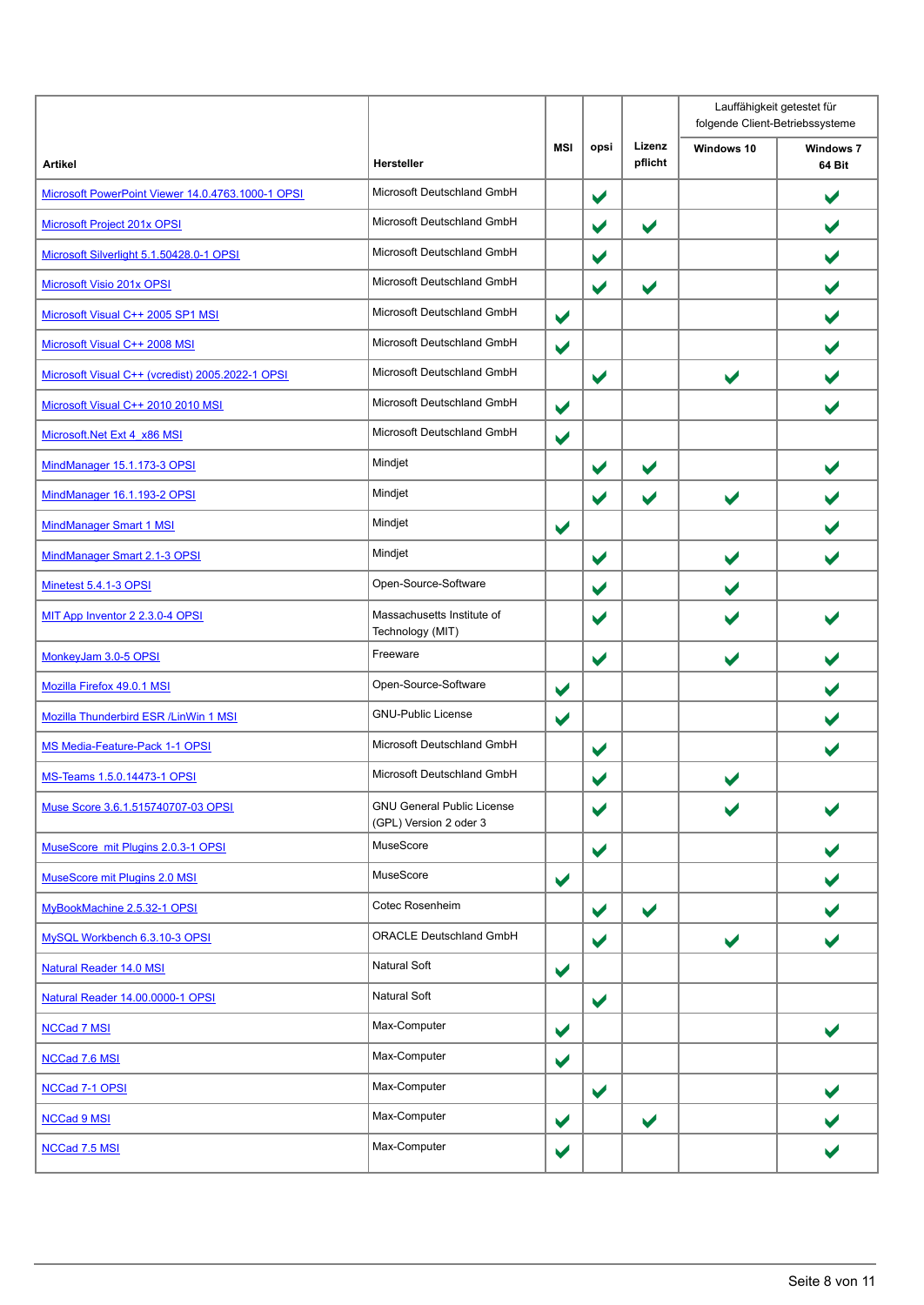|                                                           |                                                             |                      |                      |                       | Lauffähigkeit getestet für<br>folgende Client-Betriebssysteme |                            |
|-----------------------------------------------------------|-------------------------------------------------------------|----------------------|----------------------|-----------------------|---------------------------------------------------------------|----------------------------|
| <b>Artikel</b>                                            | <b>Hersteller</b>                                           | <b>MSI</b>           | opsi                 | Lizenz<br>pflicht     | Windows 10                                                    | <b>Windows 7</b><br>64 Bit |
| NCCad 7.6 OPSI                                            | Max-Computer                                                |                      | $\blacktriangledown$ |                       |                                                               | $\blacktriangledown$       |
| <b>NCCad 8 MSI</b>                                        | Max-Computer                                                | $\blacktriangledown$ |                      | $\blacktriangledown$  |                                                               | $\blacktriangleright$      |
| NCCad 9.29.70.0-2 OPSI                                    | Max-Computer                                                |                      | $\blacktriangledown$ | $\blacktriangleright$ | $\blacktriangleright$                                         |                            |
| NCCad 8.9.23.38.16 MSI                                    | Max-Computer                                                | $\blacktriangledown$ |                      | V                     |                                                               |                            |
| Netbeans IDE 7.2.1 MSI                                    | Open-Source-Software                                        | $\blacktriangledown$ |                      |                       |                                                               |                            |
| Nextcloud Desktop-Client (offline-Benutzung) 3.5.1-1 OPSI | Nextcloud GmbH                                              |                      | $\blacktriangledown$ |                       | $\blacktriangleright$                                         |                            |
| Notepad++ 7.2 MSI                                         | <b>GNU-Public License</b>                                   | $\blacktriangledown$ |                      |                       |                                                               |                            |
| Notepad++ 7.4-1 OPSI                                      | <b>GNU-Public License</b>                                   |                      | $\blacktriangledown$ |                       |                                                               |                            |
| NVU 1.0 1.0-1 OPSI                                        | Open-Source-Software                                        |                      | $\blacktriangledown$ |                       |                                                               |                            |
| <b>OBS-Studio 22.0.2-5 OPSI</b>                           | <b>GNU General Public License</b><br>(GPL) Version 2 oder 3 |                      | $\blacktriangledown$ |                       |                                                               |                            |
| Octogate Scan Client 3.2.0-7 OPSI                         | Octogate                                                    |                      | $\blacktriangledown$ | $\blacktriangledown$  |                                                               |                            |
| OpenBoard 1.6.1-2 OPSI                                    | <b>GNU-Public License</b>                                   |                      | $\blacktriangledown$ |                       | $\blacktriangleright$                                         |                            |
| OpenSCAD 2015.03.1-1 OPSI                                 | Freeware                                                    |                      | $\blacktriangledown$ |                       |                                                               | ✔                          |
| paedML-shutdown 2.0-4 OPSI                                | SON Landesmedienzentrum                                     |                      | $\blacktriangledown$ |                       | $\blacktriangleright$                                         |                            |
| Paint.Net 4.2.16-2 OPSI                                   | Open-Source-Software                                        |                      | $\blacktriangledown$ |                       |                                                               |                            |
| Paint.Net X64 4.01 MSI                                    | Open-Source-Software                                        | $\blacktriangledown$ |                      |                       |                                                               |                            |
| Pasco Scientific DataStudio 1.9.8.r10-1 OPSI              | Pasco Scientific                                            |                      | $\blacktriangledown$ | $\blacktriangledown$  |                                                               |                            |
| PathSync 0.35-3 OPSI                                      | <b>GNU-Public License</b>                                   |                      | $\blacktriangledown$ |                       | $\blacktriangleright$                                         |                            |
| PDF Xchange Viewer 6.0.318.0-1 OPSI                       | <b>Tracker Software</b>                                     |                      | $\blacktriangledown$ |                       |                                                               |                            |
| PDF24-Creator 9.0.4-2 OPSI                                | Freeware                                                    |                      | ✔                    |                       |                                                               |                            |
| PDF24-Creator 5.2.0 MSI                                   | Freeware                                                    | $\blacktriangledown$ |                      |                       |                                                               | $\blacktriangledown$       |
| PDF-Creator 1.23 MSI                                      | Freeware                                                    | $\blacktriangledown$ |                      |                       |                                                               |                            |
| Phase5 5.6.2.3 MSI                                        | Firma Gregor Schommer<br>Systemberatung                     | $\blacktriangledown$ |                      |                       |                                                               |                            |
| Phase5 5.6.2.3-2 OPSI                                     | Firma Gregor Schommer<br>Systemberatung                     |                      | $\blacktriangledown$ |                       | $\blacktriangledown$                                          |                            |
| Photofiltre 7.2.1 MSI                                     | Freeware                                                    | $\blacktriangledown$ |                      |                       |                                                               | $\blacktriangledown$       |
| Photofiltre 7.2.1-1 OPSI                                  | Freeware                                                    |                      | $\blacktriangledown$ |                       |                                                               |                            |
| PhotoSync 3.1 MSI                                         | Apple Computer                                              | $\blacktriangledown$ |                      |                       |                                                               |                            |
| PhotoSync 3.1.3-1 OPSI                                    | Apple Computer                                              |                      | $\blacktriangledown$ |                       |                                                               |                            |
| PictoSelector 1.6.17 MSI                                  | PictoSelector                                               | $\blacktriangledown$ |                      |                       |                                                               |                            |
| PictoSelector 1.7.5 1.8.19-2 OPSI                         | PictoSelector                                               |                      | $\blacktriangledown$ |                       | $\blacktriangledown$                                          |                            |
| <b>PiiRi 4.1-2 OPSI</b>                                   | <b>GNU General Public License</b><br>(GPL) Version 2 oder 3 |                      | $\blacktriangledown$ |                       |                                                               |                            |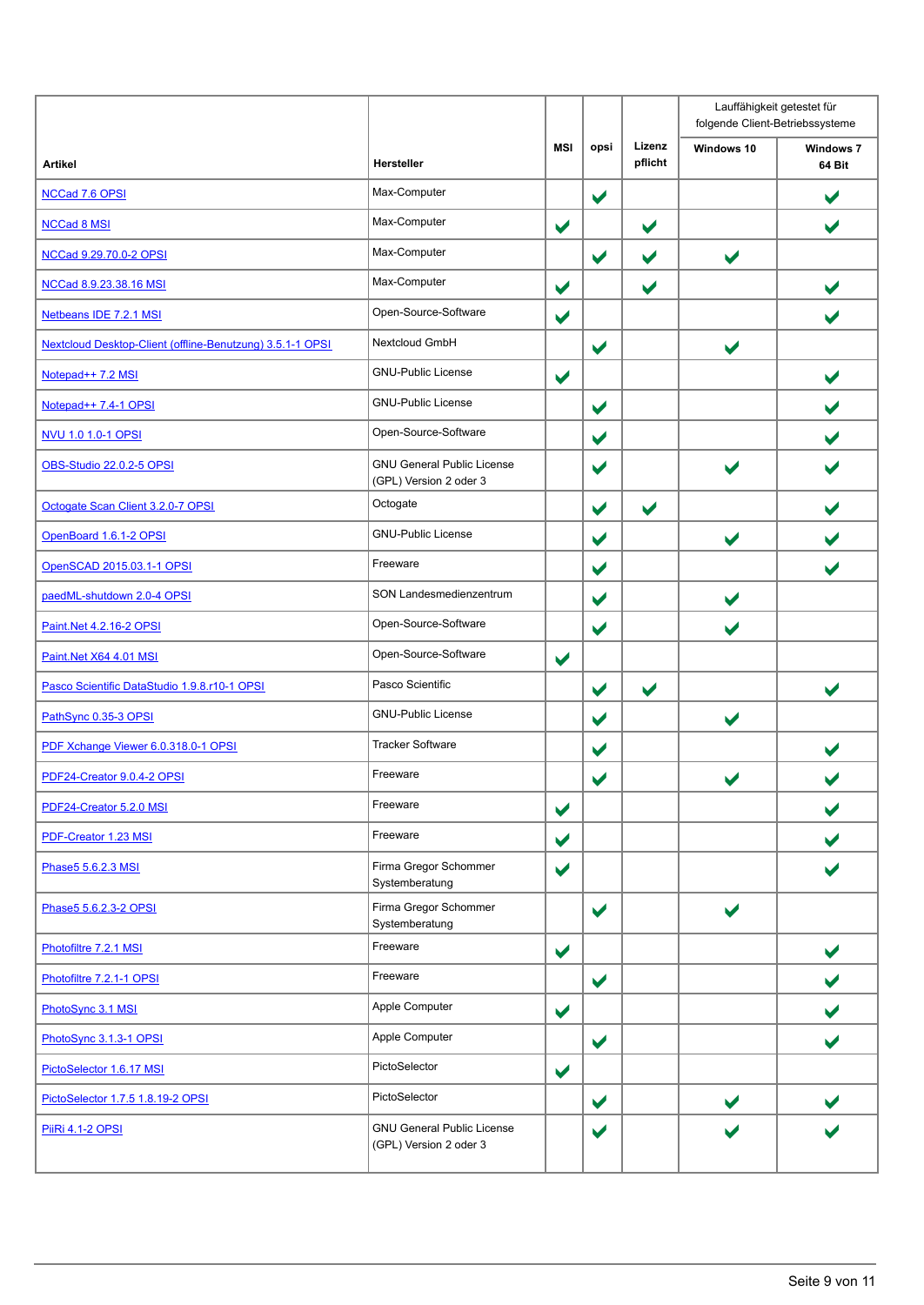|                                         |                                              |                      |                      |                      | Lauffähigkeit getestet für<br>folgende Client-Betriebssysteme |                            |
|-----------------------------------------|----------------------------------------------|----------------------|----------------------|----------------------|---------------------------------------------------------------|----------------------------|
| <b>Artikel</b>                          | <b>Hersteller</b>                            | MSI                  | opsi                 | Lizenz<br>pflicht    | Windows 10                                                    | <b>Windows 7</b><br>64 Bit |
| Processing 3.5.4-2 OPSI                 | Open-Source-Software                         |                      | $\blacktriangledown$ |                      | $\blacktriangledown$                                          | $\blacktriangledown$       |
| <b>PS Biblio 5 5.0.6-1 OPSI</b>         | Paidosoft                                    |                      | $\blacktriangledown$ | $\blacktriangledown$ | V                                                             | ✔                          |
| <b>PSPP 083 MSI</b>                     | <b>GNU-Public License</b>                    | $\blacktriangledown$ |                      |                      |                                                               | $\blacktriangledown$       |
| <b>PSPP 63-1 OPSI</b>                   | <b>GNU-Public License</b>                    |                      | $\blacktriangledown$ |                      |                                                               |                            |
| <b>Python 3.6.0-2 OPSI</b>              | Open-Source-Software                         |                      | $\blacktriangledown$ |                      |                                                               |                            |
| Python 3.2 MSI                          | Open-Source-Software                         | $\blacktriangledown$ |                      |                      |                                                               | $\blacktriangledown$       |
| Quantum Gis win32 1.8.0 MSI             | Open-Source-Software                         | $\blacktriangledown$ |                      |                      |                                                               |                            |
| Quantum Gis win64 lokal 1.8.0 MSI       | Open-Source-Software                         | $\blacktriangledown$ |                      |                      |                                                               |                            |
| Quicktime 7.79 OPSI                     | Apple Computer                               |                      | $\blacktriangledown$ |                      |                                                               |                            |
| Quicktime 7.7.2 MSI                     | Apple Computer                               | $\blacktriangledown$ |                      |                      |                                                               |                            |
| Quicktime alternative 3.22 MSI          | Codec Guide                                  | $\blacktriangledown$ |                      |                      |                                                               |                            |
| RawTherapee 4.2.74 4.2.74-1 OPSI        | Freeware                                     |                      | $\blacktriangledown$ |                      |                                                               |                            |
| Rüpel 0.76 MSI                          | <b>Walter Fendt</b>                          | $\blacktriangledown$ |                      |                      |                                                               |                            |
| SceneBuilder 11.0.0-1 OPSI              | Open-Source-Software                         |                      | $\blacktriangledown$ |                      | $\blacktriangledown$                                          |                            |
| Schriftarten 1.0-3 OPSI                 | SON Landesmedienzentrum                      |                      | ✔                    |                      | $\blacktriangleright$                                         |                            |
| Scratch 3 3.29.1-1 OPSI                 | Open-Source-Software                         |                      | $\blacktriangledown$ |                      |                                                               |                            |
| Scribus 1.4.8-2 OPSI                    | Scribus                                      |                      | $\blacktriangledown$ |                      | V                                                             |                            |
| Scribus x64 1.43 MSI                    | Scribus                                      | $\blacktriangledown$ |                      |                      |                                                               |                            |
| Scribus x86 1.43 MSI                    | Scribus                                      | $\blacktriangledown$ |                      |                      |                                                               |                            |
| Seterra 4.07-1 OPSI                     | Freeware                                     |                      | $\blacktriangledown$ |                      |                                                               |                            |
| ShotCut 20.06.28-2 OPSI                 | Open-Source-Software                         |                      | $\blacktriangledown$ |                      | $\blacktriangledown$                                          | $\blacktriangledown$       |
| Siemens LOGO! Soft Comfort 8.2.0-4 OPSI | Siemens                                      |                      | $\blacktriangledown$ | $\blacktriangledown$ | $\blacktriangleright$                                         |                            |
| SMPlayer 0.8.0 LinWin 0.8.0 MSI         | Freeware                                     | $\blacktriangledown$ |                      |                      |                                                               | $\blacktriangledown$       |
| Snaz 1.12.7.0-4 OPSI                    | kein                                         |                      | $\blacktriangledown$ |                      | $\blacktriangledown$                                          | $\blacktriangledown$       |
| <b>SON-Anleitungen 1 MSI</b>            | SON Landesmedienzentrum                      | $\blacktriangledown$ |                      |                      |                                                               |                            |
| Sonic Pi Opsi 2.9-1 OPSI                | Sonic                                        |                      | $\blacktriangledown$ |                      |                                                               |                            |
| Startmenü 1-1 OPSI                      | Open-Source-Software                         |                      | $\blacktriangledown$ |                      |                                                               |                            |
| Stellarium 0.90.0-2 OPSI                | <b>GNU-Public License</b>                    |                      | $\blacktriangledown$ |                      | $\blacktriangledown$                                          | ✔                          |
| Stellarium 0.11.0 LinWin MSI            | <b>GNU-Public License</b>                    | $\blacktriangledown$ |                      |                      |                                                               |                            |
| SWR Le petit Gnome LinWin 1 MSI         | Südwestrundfunk   SWR.de<br>/Vertrieb LMZ BW | $\blacktriangledown$ |                      |                      |                                                               |                            |
| SWR Ohrenspitzer Geräuschesammlung 1.0  | Freeware                                     |                      |                      |                      | $\blacktriangledown$                                          |                            |
| <b>SWR Stadt im Mittelalter 1 MSI</b>   | Südwestrundfunk   SWR.de<br>/Vertrieb LMZ BW | $\blacktriangledown$ |                      |                      |                                                               |                            |